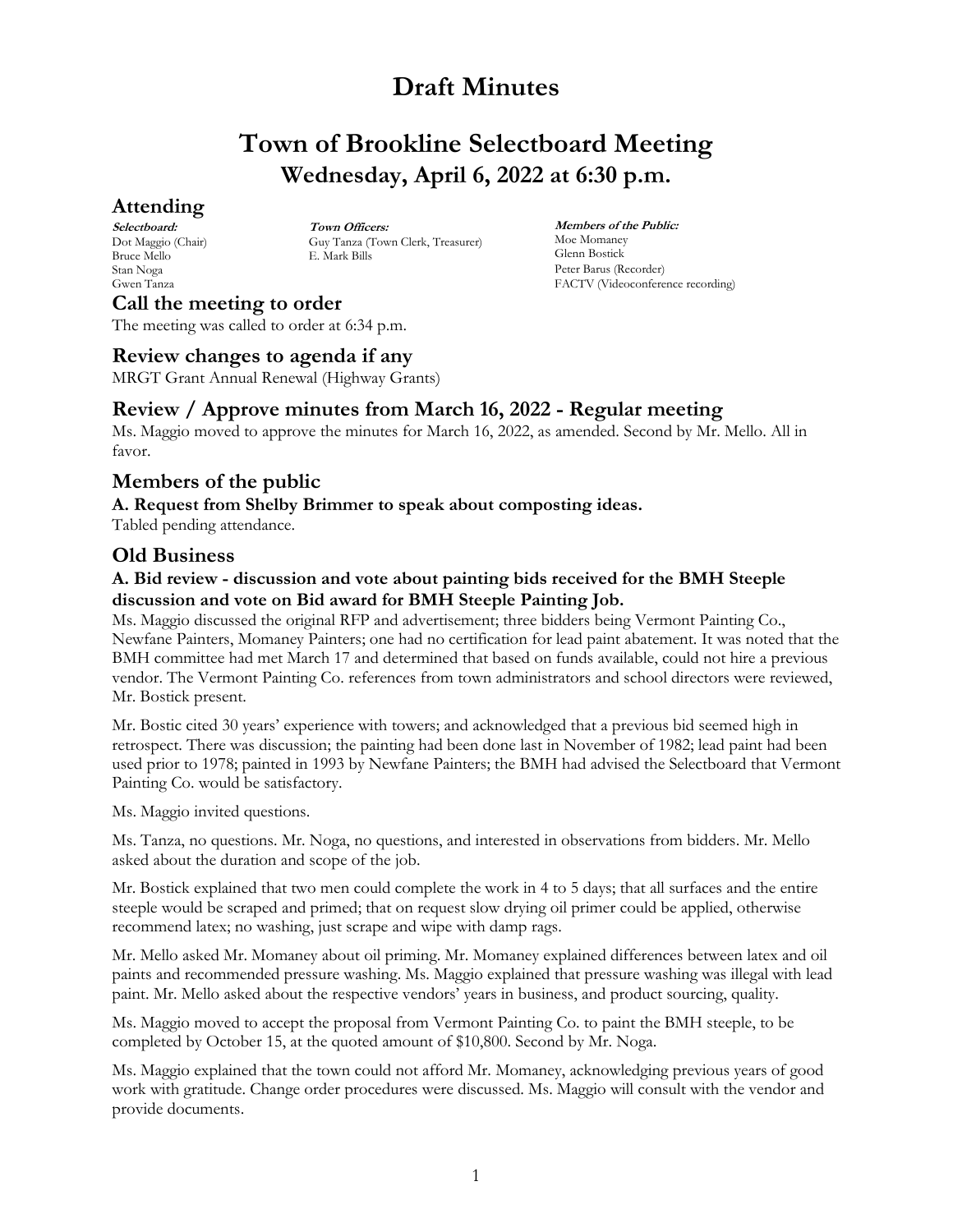# **Town of Brookline Selectboard Meeting Wednesday, April 6, 2022 at 6:30 p.m.**

On the Motion, by roll call vote, Ms. Tanza, Aye; Mr. Noga, Aye; Mr. Mello, Nay; Ms. Maggio, Aye; the Motion passed.

The National Historic Register listing was noted.

### **DVFiber Rep - D. Demaine appointed SEVCA Representative – Open Deputy Forest Fire Warden - Mike Winot RESCUE - Brookline Rep – OPEN**

Ms. Maggio discussed the open positions, noting that Ms. Chapin had declined.

#### **ARPA wish list - What does town hall need?**

Ms. Maggio discussed making a list of needs. Mr. Tanza noted that the ARPA fund could be used (\$79,000) for whatever was needed, and a form to be completed by end of April; that digitization of the files in the vault to the "cloud" for an access fee was important, with 22 books done and older volumes needing professional care; that it would be necessary to research offerings; that two companies were used throughout the state with positive feedback; and observed that the funds should be used in the town, not after spending the money; that the town could purchase four new computers (\$12,000 to \$15,ooo).

There was discussion. Mr. Tanza noted that \$160,000 would go quickly, and suggested the town invest in some machinery;

Ms. Maggio sked Mr. Tanza to send a wish list around; and noted the need for an agenda on ARPA projects, having learned recently that this should be the focus of a special meeting.

Mr. Mello discussed an ARPA training, noting that the town should concentrate on immediate needs; and concurred with regard to upgrading town office systems. There was discussion of the three part ARPA training, on process, treasurer's responsibilities, NEMRC, etc.

A working meeting was scheduled for April 12, 1:00 p.m.

There was discussion of accounting and the ARPA portal. Mr. Noga noted a new employee at VLCT to help municipalities with ARPA accounting.

## **New Business**

#### **Introduction of an idea for a Brookline Neighborhood Gathering Event –**

Led by BMH committee and hopefully other community volunteers. Suggested dates Saturday July 9 &/or Sunday July 10, 2022. Looking to provide a day this summer when the town residents can gather together, enjoy each other's company and visit historically important areas in Brookline including Round School House, Brookline Meeting House, Historic Homesteads. Suggested fun ideas include but are not limited to having an Ice Cream Social... Afternoon BBQ or food truck... Children's activities. ... Soft ball game... Photography contest by residents of Brookline locations during the different seasons to be put into a fundraising calendar sale for the holidays. (Cynthia Nau's idea) Collect suggestions for ARPA fund applications that are important to the residents. The July planning committee is requesting consideration of using the monies in Fund 6 - Community fund monies to support the program ( porta potty rentals, supplies, ice cream etc etc.)

Ms. Maggio read the agenda heading, and noted research on associated costs of such an event; that the Treasurer had cited \$2,059.25 that could be accessed.

Ms. Maggio noted the July 9 date, and discussed avoiding BMH money, fund raising, reserving portable toilet rental. There was discussion; that attendance was not matching efforts. Mr. Noga suggested an informal survey on interest in attending before formalizing the plan.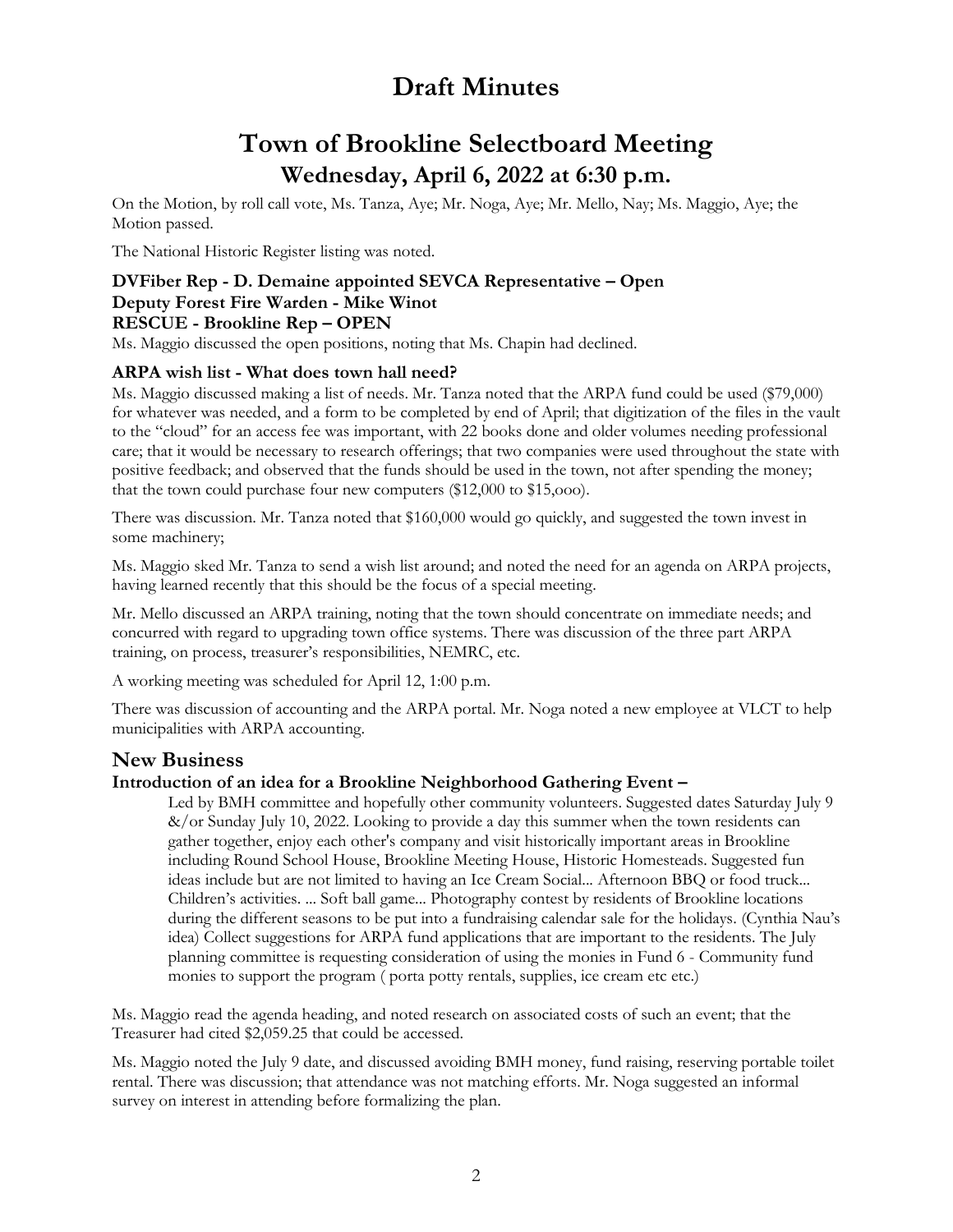# **Town of Brookline Selectboard Meeting Wednesday, April 6, 2022 at 6:30 p.m.**

### **Sole Source Vendor List Update**

Ms. Maggio explained the vendor list, additions and removals, insurance certification, workmen's compensation, etc. Mr. Tanza noted that every town was addressing the issue.

Tabled until the April 20 meeting.

Mr. Tanza discussed a March 17 email regarding a retirement fund for employees, suggested a video meeting to discuss programs. There was discussion; that the town must commit to percentage matching, membership fee; about qualifications for participation; that the bank favored retirement or 401k programs; that there was a quarterly window for joining.

Ms. Maggio noted the importance of reading that email and preparing for the next meeting.

## **Reports and Updates**

## **Road Supervisor Report - E. Mark Bills**

### **1. Update on road conditions and material needs post mud season**

Mr. Bills reported that stone had been applied to the road, and it could be graded; progress putting roads back in shape; on meeting with Mr. Clark to discuss what the town needed to be up to code, and noted that road segments requiring stone-lined ditches must be completed by 2023, the rest by 2025; that there would be some catching up to do.

**2. Summer equipment needs - Roadside mowing and wheeled excavator availability for lease this summer.**

**3. Review and approve the RFP for paving the damage on Putney Mountain Road that was caused by FEMA disaster 4621.**

(Tabled)

**4. Review and approve the RFP for paving the area on Grassy Brook Road North of the Hill Road GBR triangle on the river bend section.**

### **5. Discuss the Culvert on Holland Hill Road**

### **6. Leaf Blower Grant - RFP TBD**

Mr. Bills had met with the Newfane garage about their leaf blower, an impressive machine with bucket loader attachment. Ms. Maggio noted that Mike Fontaine had helped with the RFP for Newfane, and will follow up. Mr. Bills discussed grant deadlines and equipment sources.

Mr. Noga had researched four equipment vendors, all with locations in New England, for new and used equipment; price ranges relative to the grant, noting three used machines for sale at one, that it may be a competitive market; and suggested focus on fuel-efficiency.

Mr. Noga discussed purchasing used equipment with grant funding; decision and waiting periods, the selectboard's discretion under the purchase policy; research into each vendor's offerings; and suggested discussion and action in the **next meeting**.

Ms. Maggio had emailed pictures of the equipment. Mr. Noga discussed other leaf blowers unlike what was under consideration.

Mr. Bills discussed culvert work this summer, and whether the wheeled excavator could be reserved. Mr. Mello discussed leasing with option to buy, a wheeled excavator as a priority, and discussed rising costs of mowing versus the price of the equipment; discussed likely rise in interest rates; suggested directing Mr. Bills to start research; that nothing would be done unless a member was accountable; and recommended authorizing Mr. Bills, and moving ahead.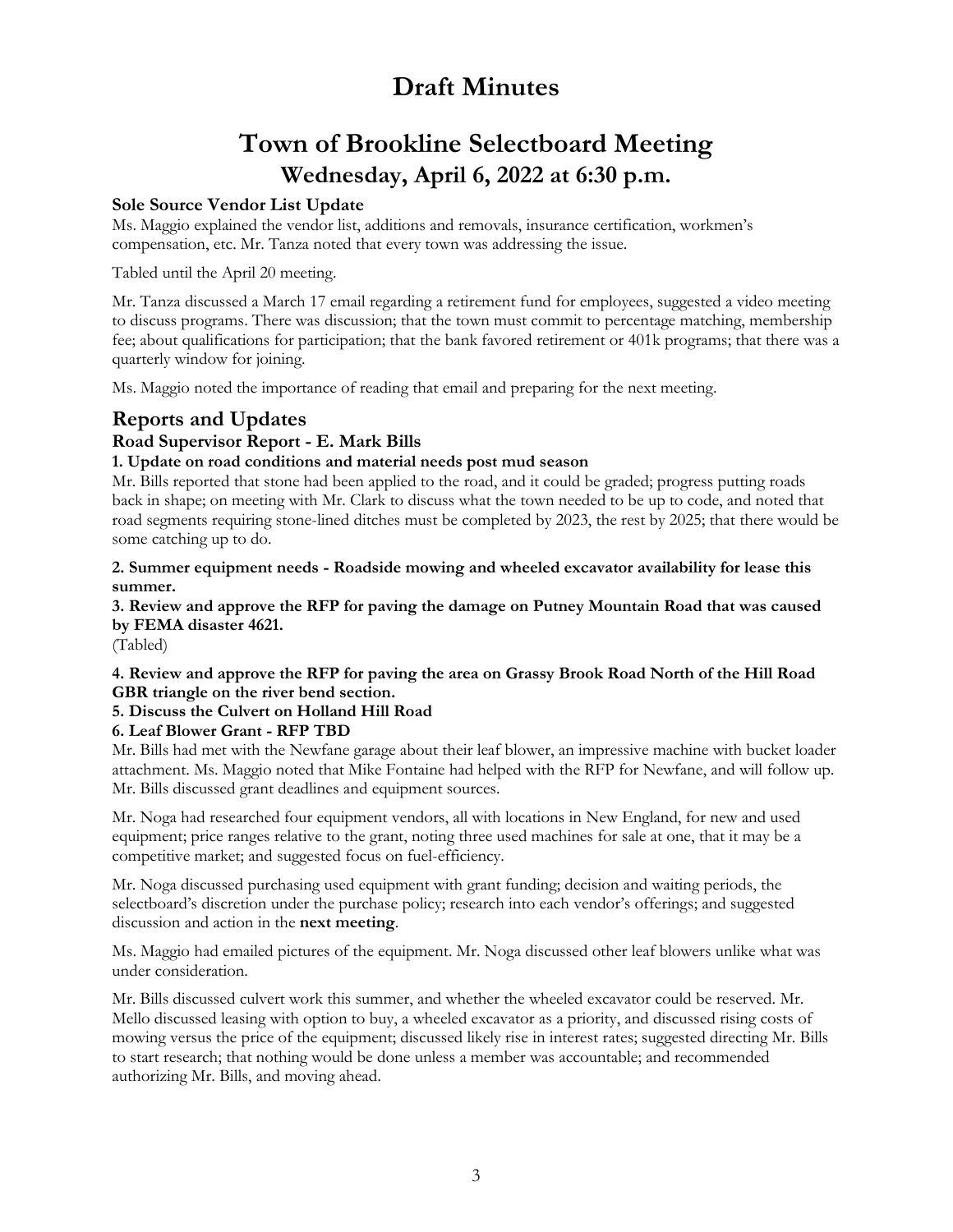# **Town of Brookline Selectboard Meeting Wednesday, April 6, 2022 at 6:30 p.m.**

Mr. Tanza recalled that in the past the Selectboard. had authority to borrow for up to 5 years at 2%, and could have acted. Ms. Maggio recommended Mr. Bills secure equipment for immediate needs. Mr. Bills noted that availability had been declining. There was discussion of lease to buy.

Mr. Bills noted that the mower was a separate machine; that an attachment would be better; that some grant money would be involved; that a sales representative would be willing to attend a meeting. There was discussion of the cost of over-rail mower attachments.

Ms. Maggio noted consensus on securing at least one month's use, and letting the vendor know a more permanent arrangement was possible.

Mr. Bills asked for authorization to purchase new culverts, noting that 15 had been purchased last summer, some for storm damage, others for routine replacement, some under grants; one special culvert ordered for Putney Mountain under the FEMA reimbursement; and availability was backlogged 8 or 9 weeks.

Mr. Tanza reported that the town had spent \$80,000 more than was taken in, and no reimbursements from FEMA had been received to date.

Mr. Noga asked about number and sizes of culverts required. Mr. Bills reported that Whitney Hill had frozen completely in the winter, lifted out, sending water over the road; and had discussed culverts with Mr. Clark, planning at least five sites a year to be brought up to standard, with regard to the culvert inventory map. Mr. Clark had met with Mr. Pickering from VTRANS, who encouraged applying for a new state structure grant for class 2 and 3 roads; discussed best locations if obtained; and had suggested, depending how many applications and how much money was available, that Ellen Ware Road could have a larger culvert; that culverts would never be wasted, the stock could be used up over the summer; and a few were kept on hand for emergencies.

There was discussion of grant deadlines, structure grants, and bridge conditions.

Mr. Bills will work with Mr. Tanza and let the board know what's needed.

Ms. Maggio noted Municipal field day, Barre, Vermont, May 11, register by April 15.

Mr. Bills discussed paving 1,575 feet near Dutton's; had discussed RFP for grinding, and suggested that grinding 4.5 inches would not eliminate cracks. Ms. Maggio noted a 1.5 inch grind, 2 inch repave. Mr. Bills suggested eliminating the milling, going deeper; grind lower, leave the material in place, and then paving; obtaining other professional opinions.

There was discussion. Mr. Noga favored the idea. Ms. Maggio noted that the RFP must be rewritten, to go out immediately. Mr. Bills will research and update **next meeting.**

Ms. Maggio discussed the other RFP (no 4 above), changing the date; the procedure regarding insurance requirements; why fax or email bids were not acceptable, since fax was more reliable; the cost of paper bids by mail; security.

Mr. Tanza will ask VLCT about these issues.

Ms. Maggio moved to approve the FEMA RFP with minor edits for date, and for fax and email submissions, for submissions by April 30, to be opened at the May 4, 2022 meeting. Second by Mr. Noga. All in favor.

There was discussion of the culvert budget.

Regarding the culvert on Holland Hill Road, Ms. Maggio circulated photographs of the culvert; and discussed Mr. Bills' suggestion for a better site. It was noted that Jeff Nugent had spoken with Putney's road supervisor dealing with the same road, finishing up work there on stone line ditches, culvert upgrades; and had suggested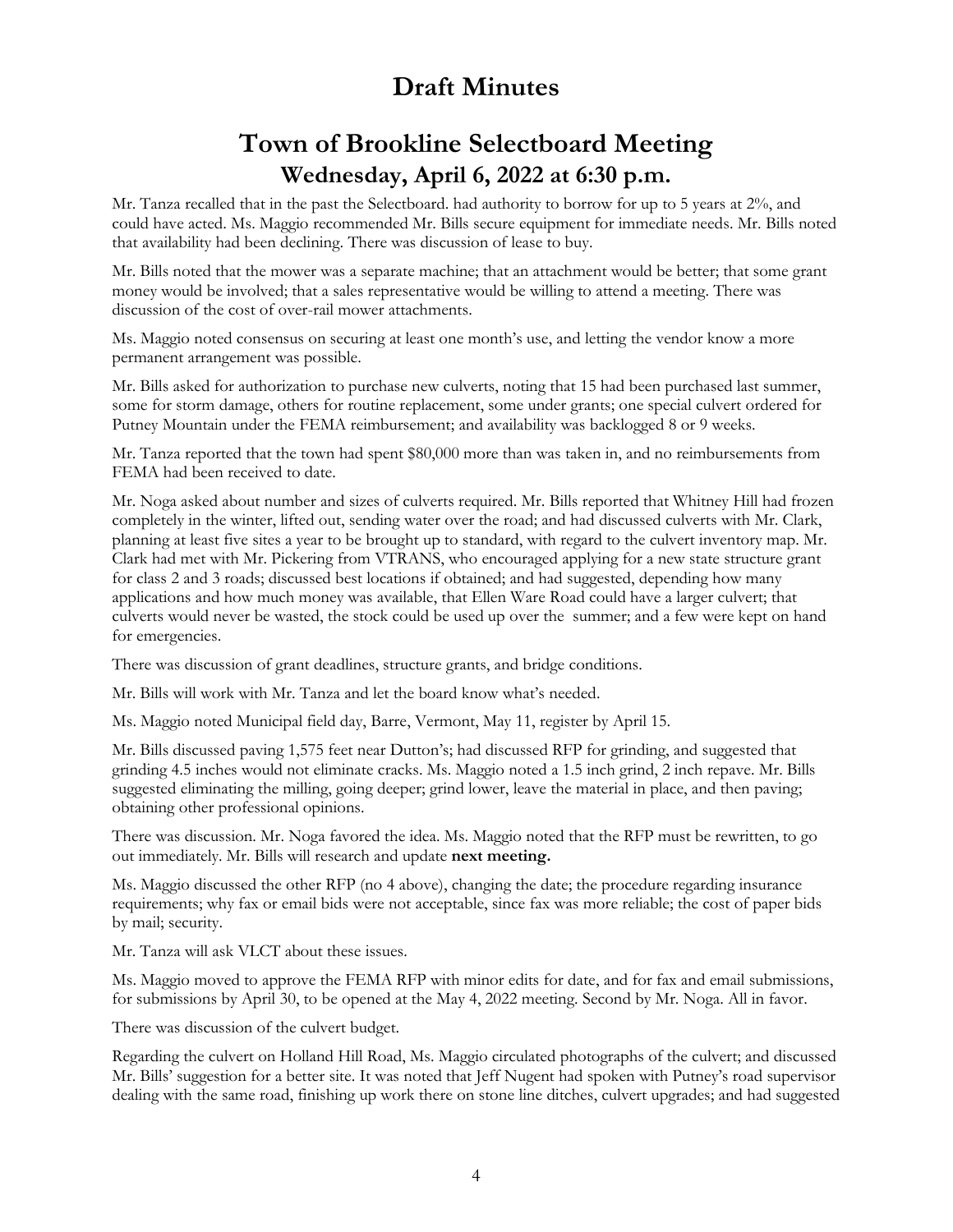# **Town of Brookline Selectboard Meeting Wednesday, April 6, 2022 at 6:30 p.m.**

Newfane might be willing to do this work, having equipment already on site; there was discussion of costs; previous work in which Brookline had paid for labor, and Putney for materials; that Mr. Nugent had been planning to discuss this in relation to potential grants; and Putney might agree to a joint project; Mr. Clark would help develop the proposal.

Ms. Maggio discussed sharing equipment, MOUs, information from Mr. Nugent. Mr. Bills noted that Mr. Fontaine had discussed an agreement with Dover; a similar situation in the town of Ashton; that several years previously Newfane had shared liquid chloride treatments; and there could be an agreement about leaf blowers.

### **B. Highway Grants - Stan Noga**

**1. Sand / Salt Shed update - discussion on use of ARPA money as Brookline's match funds for grant.** Mr. Noga discussed communications with VTRANS and VLCT to the effect that ARPA funds could be used;

#### **2. Grant planning**

Mr. Noga noted three grants: \$188,000 from VTRANS; a \$109,600 transitional grant from VTRANS; waiting for the second grant to work through VTRANS because they must amend the original grant for \$73,600 (Chris Hunt responsible for the amendment; should come back in 2-3 weeks).

Mr. Noga discussed a \$36,000 VTRANS grant applied for separately, eventually determined to be a separate grant from the \$109,600 and had asked them to cancel that grant. There was discussion as to why not accept the grant. Mr. Tanza noted. That the town would still have to match these grants at 20%; Mr. Noga noted that this would require the town to come up with \$72,000.

Mr. Noga offered to reapply for the \$36,000. Ms. Maggio noted that it could be returned if not used. There was discussion.

#### **3. Changes in handling of Grants at WRC discussion as per Jeff Nugent**

Mr. Noga discussed a WRC onsite inspection bid due date; that Mr. Nugent noted some changes by the WRC.

#### **4. Discussion about available (free money) \$10,000.00 equipment grant through VLCT – PACIF**

Mr. Noga noted that Newfane had asked Mr. Nugent about such grants; and will review a recording on this; that there was no free money involved; and that it was health and safety equipment-related. Mr. Tanza confirmed that the grant in question was for safety equipment, road signage, etc.

#### **MRGT Grant Annual Renewal**

There was discussion; that an invoice was supposed to have been sent to the town; an annual fee of \$200.

#### **C. Town Clerk - Treasurer Report - Guy Tanza**

- **1. Dog license update**
- **2. Town business update**
- **3. Treasurer comments - Update**
- **4. TA 060 Form Update**

#### **5. Modify Brookline Policy on Roads and Bridges to conform to State Standards and SB Sign document**

#### **6. SB to sign Certificate of Compliance of Brookline's Bridge Road Standards in addition to the Policy referenced above.**

Mr. Tanza reported 96 dogs registered; some refinancing activity; tax season, many inquiries; and had been in the office until 4:00 p.m. Saturday, an opportunity to register dogs, and there were about 20 remaining unregistered; that the Humane Society conducts rabies vaccinations every month.

Ms. Maggio noted two returned letters.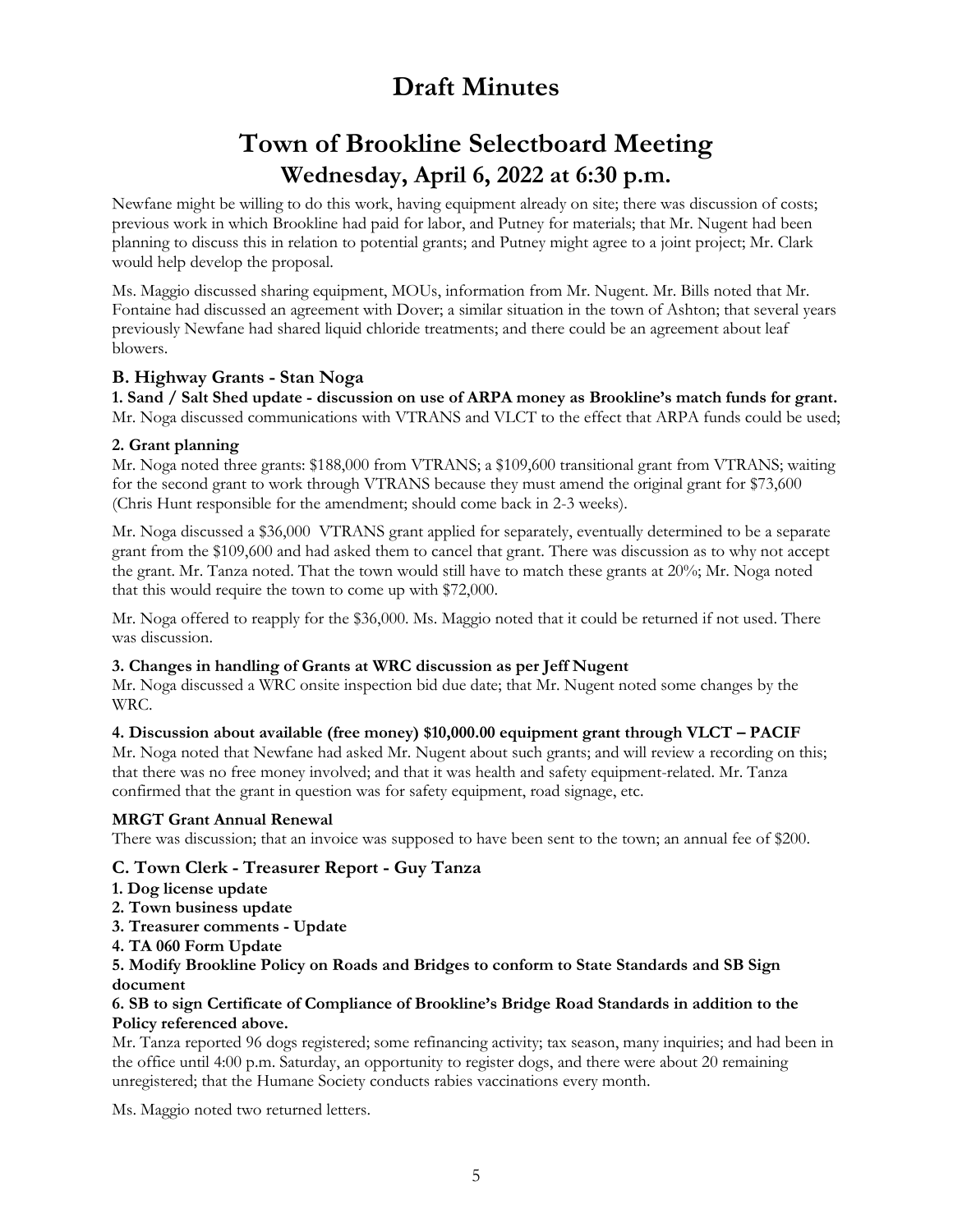# **Town of Brookline Selectboard Meeting Wednesday, April 6, 2022 at 6:30 p.m.**

Mr. Tanza reported the Treasury doing well, some issues at first, and looking forward to regular treasury work; discussed FEMA money, a window of opportunity.

Ms. Maggio will write to the FEMA representative.

Ms. Maggio had read the TA060 document, noting that the town certifies taxes equivalent to \$300 per mile of class 1, 2, and 3 town roads.

The members signed the document.

Bridges and roads policy was discussed; noting that policy lines were not completed, such as depth of substrate; and that two documents were required.

Brookline policy **tabled.**

#### **Selectboard Chair Report - Dot Maggio**

**1. Re: Newfane Zoom review** Ms. Maggio noted Newfane not looking at Brookline buildings.

#### **2. ACO - lost then found dog**

#### **3. Amended lease was signed and accepted**

**4. Brookline Local Emergency Management plan - will be ready at next meeting**

It was noted that the LEMP would be due in May; and would be completed by **next meeting.**

**5. Jorda Chapin can no longer represent Brookline at the RESCUE Inc meetings. Will ask for volunteers via the list serve for this appointment.** Ms. Maggio discussed a listsrv announcement.

### **Building Commissioner Report - Bruce Mello**

#### **1. Cota & Cota Update if any on boiler system at SLP**

Mr. Mello noted C&C on site for three hours; air handlers off the past weekend; needed adjustment; and discussed insulation issues.

#### **2. Information about becoming more energy efficient and less reliant on propane gas for heating at SLP.**

(For Tuesday)

#### **3. Information about solar panels and tax incentives for tenant at the daycare building.**

Mr. Mello discussed issues of ownership.

(For Tuesday)

#### **4. LED lightning options at the daycare building.**

Mr. Mello noted that this had already been done; that money would come from the rent.

#### **5. Efficiency Vermont programs**

Mr. Mello had discussed with EV.

#### **6. Multipurpose room cleaning / repairs re: mold**

Mr. Mello would be. re-checking, not expecting problems; and noted very few children or staff in the facility; all the lights on; and expressed concerns.

Mr. Mello discussed Governor Scott's infrastructure funding proposal.

Mr. Mello reported. \$158,000 with the lease, \$78,400 starting July 1; and had made a list with Ms. Maggio on ARPA money that could be spent; that there was a big problem with the daycare, over \$11,000 spent on